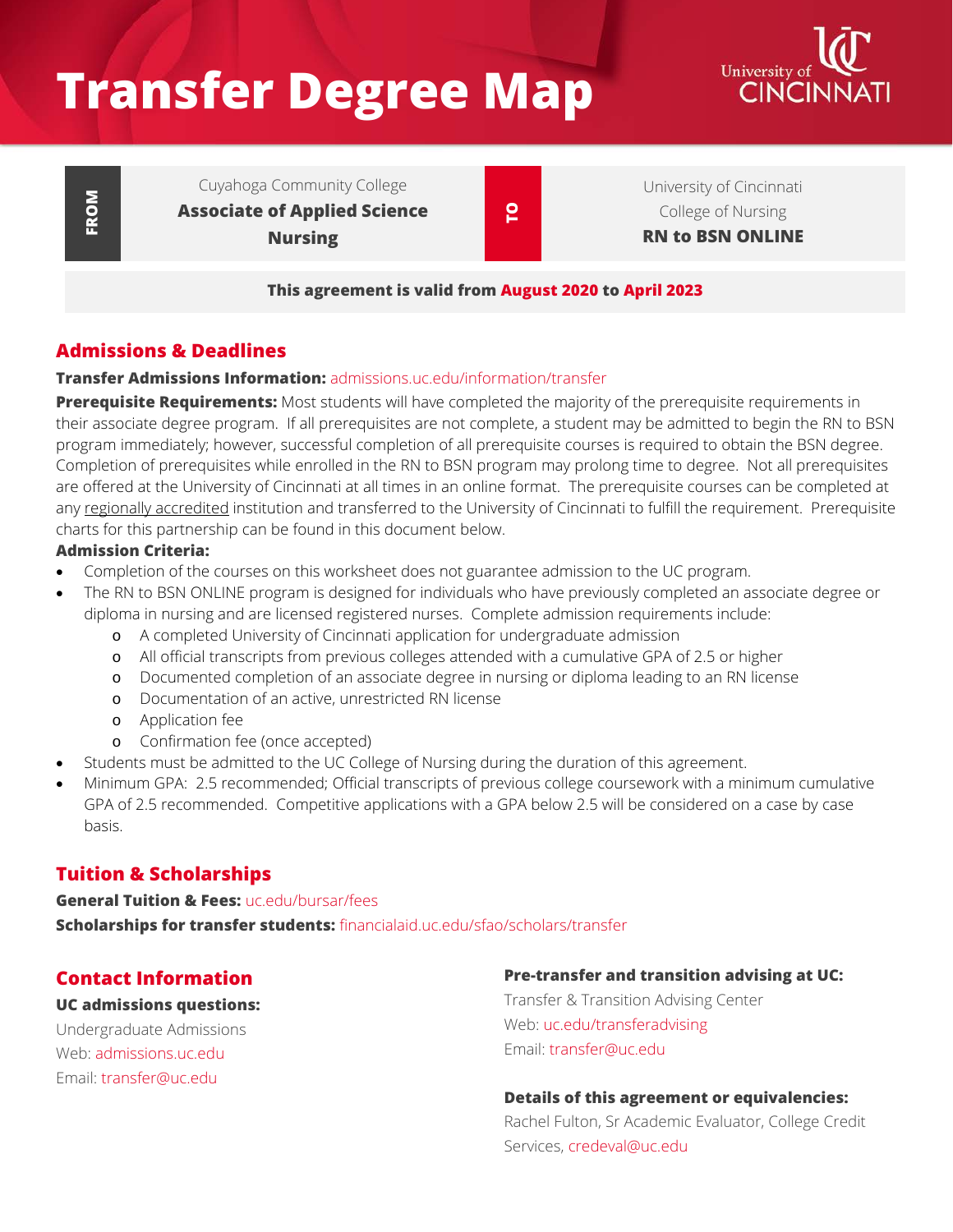## **More Information**

**RN to BSN Online majors in the College of** 

**Nursing:** [nursing.uc.edu/academic-programs/rn-to](http://nursing.uc.edu/academic-programs/rn-to-bsn-online.html)[bsn-online.html](http://nursing.uc.edu/academic-programs/rn-to-bsn-online.html)

## **General information about the University of**

**Cincinnati:** [uc.edu](https://www.uc.edu/)

## **Curriculum Equivalencies**

## **General information about UC Breadth of Knowledge (BoK) requirements:**

[uc.edu/about/provost/colleges-and](http://uc.edu/about/provost/colleges-and-offices/offices/undergraduate-affairs/gen-ed-core-rd/definitions.html)[offices/offices/undergraduate-affairs/gen-ed-core](http://uc.edu/about/provost/colleges-and-offices/offices/undergraduate-affairs/gen-ed-core-rd/definitions.html)[rd/definitions.html](http://uc.edu/about/provost/colleges-and-offices/offices/undergraduate-affairs/gen-ed-core-rd/definitions.html)

The following suggested course sequence includes all course requirements for this program's Transfer Degree Map (articulation agreement). You should consult with an academic advisor each semester to ensure you maintain appropriate degree progress and are fulfilling all requirements.

## **Coursework at Cuyahoga Community College**

Courses with an '\*' (non-Nursing courses) are prerequisite courses for the UC RN to BSN program.

|                       | <b>PROGRAM ADMISSIONS REQUIREMENTS SEMESTER</b> | <b>15 hours</b> |
|-----------------------|-------------------------------------------------|-----------------|
| <b>Course ID</b>      | <b>Course Title</b>                             | Cr Hr           |
| *MATH 1410            | Elementary Probability & Statistics I           | 3               |
| *BIO 2331             | Anatomy & Physiology I                          |                 |
| <b>NURS 1000</b>      | Introduction to Healthcare Concepts             |                 |
| NURS 1010             | Introduction to Patient Care Concepts           | 4               |
| *PSY 1010 or PSY 101H | General Psychology or Honors General Psychology |                 |

|                       | <b>SEMESTER 1</b>                                                               | <b>14 hours</b> |
|-----------------------|---------------------------------------------------------------------------------|-----------------|
| <b>Course ID</b>      | <b>Course Title</b>                                                             | Cr Hr           |
| *BIO 2341             | Anatomy & Physiology II                                                         | 4               |
| <b>NURS 1200</b>      | Fundamentals of Nursing Concepts                                                |                 |
| <b>NURS 1210</b>      | Concepts of Nursing Care for Patients in Community & Behavioral Health Settings |                 |
| *PSY 2020 or PSY 202H | Life Span Development or Honors Life Span Development                           |                 |

|                       | <b>SEMESTER 2</b>                                                       | <b>13 hours</b> |
|-----------------------|-------------------------------------------------------------------------|-----------------|
| <b>Course ID</b>      | <b>Course Title</b>                                                     | Cr Hr           |
| <b>NURS 1220</b>      | Concepts of Nursing Care for patients with Acute & Chronic Conditions I |                 |
| <b>NURS 1230</b>      | Concepts of Nursing Care of Childbearing Families & Children            |                 |
| <b>NURS 1240</b>      | Role Transitions                                                        |                 |
| *ENG 1010 or ENG 101H | College Composition I or Honors College Composition I                   |                 |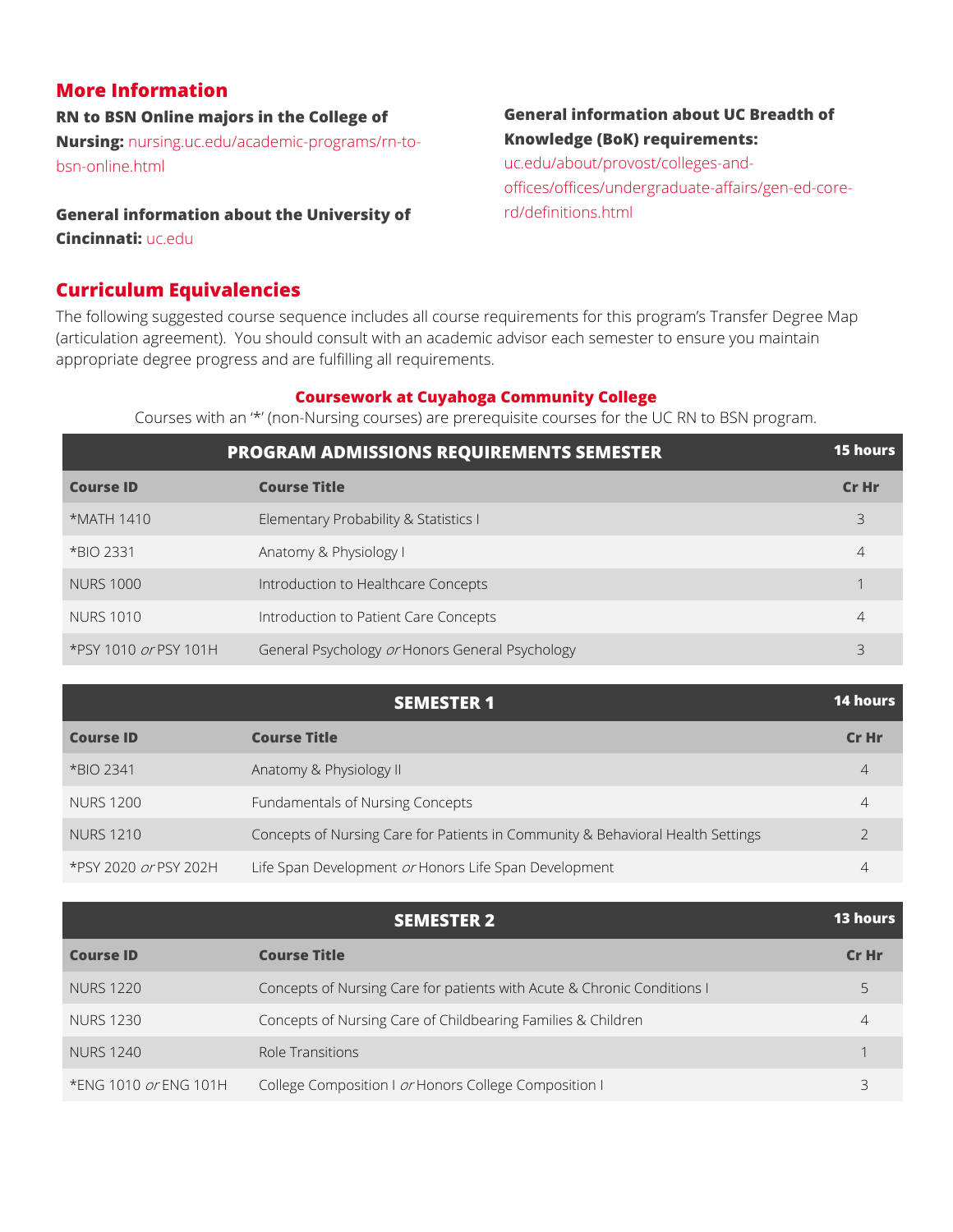|                       | <b>SEMESTER 3</b>                                                              | <b>13 hours</b> |
|-----------------------|--------------------------------------------------------------------------------|-----------------|
| <b>Course ID</b>      | <b>Course Title</b>                                                            | Cr Hr           |
| *BIO 2500             | Microbiology                                                                   | 4               |
| <b>NURS 2000</b>      | Concepts Nursing Care for Patients with Acute Unstable & Chronic Conditions II | h               |
| *ENG 1020 or ENG 102H | College Composition II or Honors College Composition II                        | コ               |
|                       |                                                                                |                 |

|                  | <b>SEMESTER 4</b>                                             | <b>6 hours</b> |
|------------------|---------------------------------------------------------------|----------------|
| <b>Course ID</b> | <b>Course Title</b>                                           | Cr Hr          |
| NURS 2010        | Concepts of Nursing Care for Patients with Complex Conditions | h              |
|                  |                                                               |                |

Total credit hours for AAS Nursing **61**

#### **Additional RN to BSN Prerequisites**

It is recommended students complete the following requirements before transferring to UC. Note that these courses may not be eligible for financial aid at Tri-C; please consult a Counselor or a Financial Aid Office. If students choose to take these remaining prerequisites at UC, it may prolong time to degree. Please consult your UC RN to BSN academic advisor for more information or assistance with course selection.

- 3cr course to satisfy UC BoK Diversity, Equity & Inclusion or Society, Culture & Ethics Elective
- 3cr course to satisfy UC BoK Historical Perspectives Elective
- 3cr course to satisfy UC BoK Humanities or Fine Arts Elective

Credits remaining for BSN: (following completion of AAS Nursing and additional RN to BSN Prerequisites outlined above)

**Remaining Coursework at University of Cincinnati – FULL TIME OPTION**

Course sequencing below assumes a fall start date. If starting during any other term, please consult with your academic advisor. For details beyond course planning, consult with your academic advisor or the Transfer & Transition Advising Center.

|                  | <b>SEMESTER 1</b>                                                                  | <b>15 hours</b> |
|------------------|------------------------------------------------------------------------------------|-----------------|
|                  | (two courses in 1 <sup>st</sup> 7-week term; three in 2 <sup>nd</sup> 7-week term) |                 |
| <b>Course ID</b> | <b>Course Title</b>                                                                | Cr Hr           |
| <b>NBSN 4061</b> | Transition to Baccalaureate Education                                              | 3               |
| <b>NBSN 4078</b> | Learning with Technology                                                           | 3               |
| <b>NBSN 4060</b> | Nursing Informatics                                                                | 3               |
| <b>NBSN 4062</b> | Scientific Basis for Evidence-Based Practice                                       | 3               |
| <b>NBSN 4067</b> | Gerontology for Nurses                                                             | 3               |

**27**